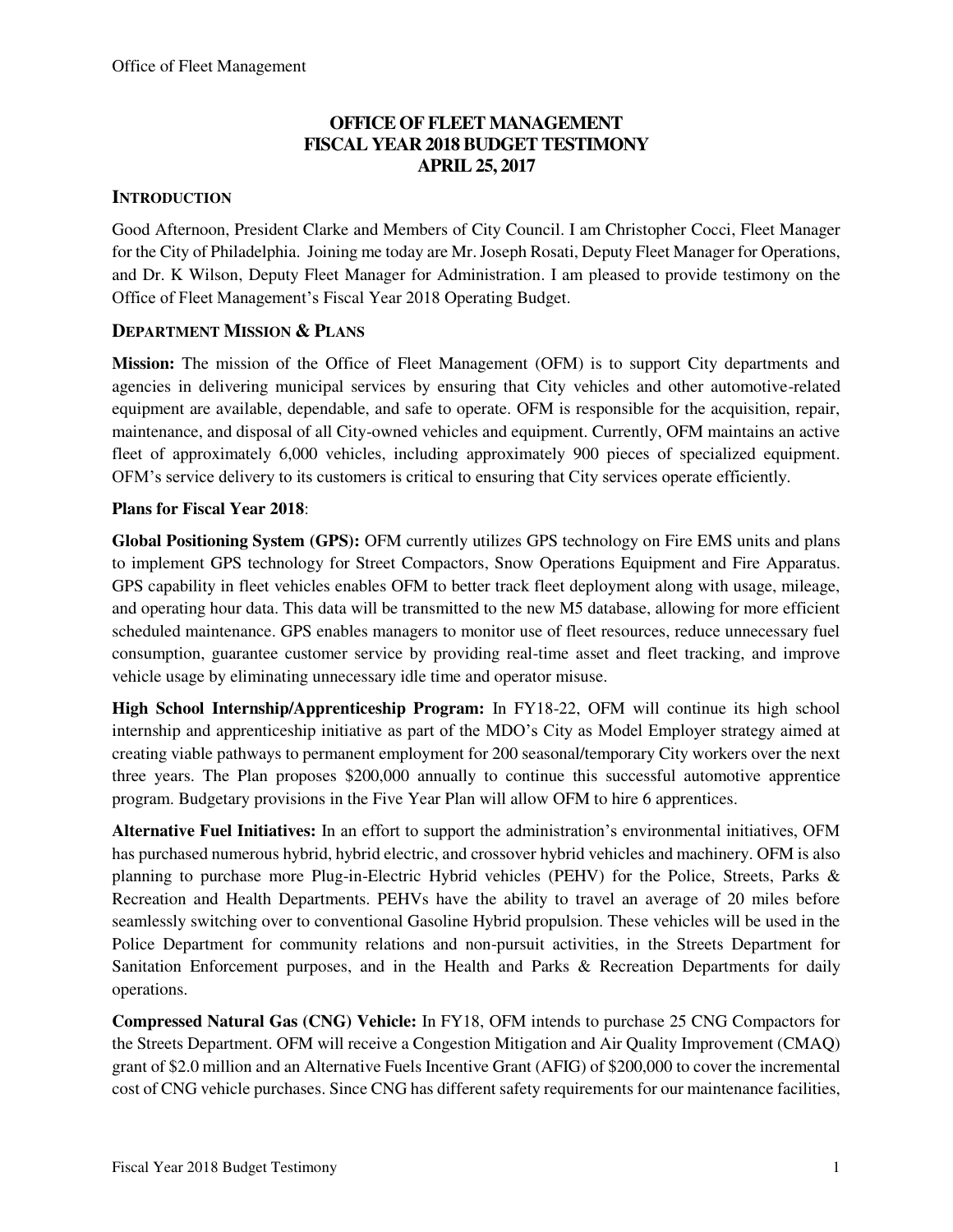OFM is pursuing the renovation of one of its repair facilities to allow the repair and maintenance of CNG fueled vehicles.

**Modernization of Repair Facilities:** OFM will continue to make improvements to its facilities to enable repairs to modern fleet vehicles and to accommodate new tools and equipment. In particular, the public health and safety facility (Shop 134) has outgrown its space to accommodate the demands at this facility. The facility needs expansion and a full renovation, which are included in OFM's capital budget. OFM also plans to consolidate vehicle administration functions to the Center Repair Facility at Front St. and Hunting Park Ave. using capital dollars.

**Optimal Vehicle Replacement Strategy:** OFM's Optimal Vehicle Replacement Strategy is expected to be implemented over the next five years and will enable OFM to support operating departments with reliable and economically-feasible vehicles and equipment for their operations. This strategy is expected to allow for the replacement of costly, older, and more unreliable vehicles and will increase productivity through increased vehicle availability.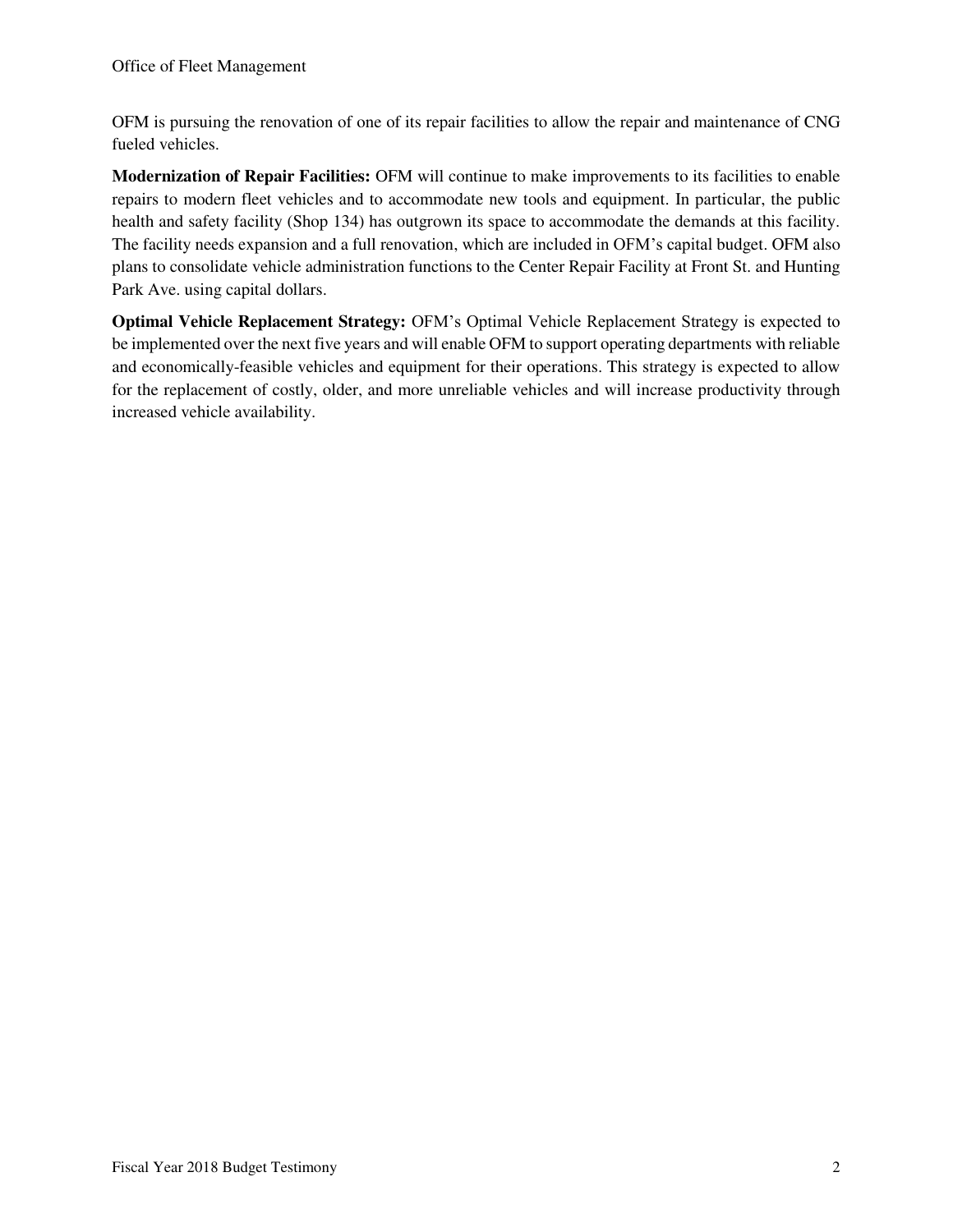#### **BUDGET SUMMARY & OTHER BUDGET DRIVERS**

| Staff Demographics Summary (as of December 2016) – All Funds |               |           |           |          |  |  |  |  |  |
|--------------------------------------------------------------|---------------|-----------|-----------|----------|--|--|--|--|--|
|                                                              | Total         | Minority  | White     | Female   |  |  |  |  |  |
| Number of Full-Time Staff                                    | 344           | 163       | 181       | 23       |  |  |  |  |  |
| Number of Civil Service-Exempt Staff                         | 5             |           | 4         | $\Omega$ |  |  |  |  |  |
| Number of Executive Staff (deputy level and above)           | $\mathcal{F}$ |           | 2         | 0        |  |  |  |  |  |
| Average Salary, Full-Time Staff                              | \$49,599      | \$46,439  | \$52,444  | \$49,932 |  |  |  |  |  |
| Average Salary, Civil Service-Exempt Staff                   | \$108,464     | \$106,605 | \$108,928 | N/A      |  |  |  |  |  |
| Average Salary, Executive Staff                              | \$114,403     | \$106,605 | \$118,303 | N/A      |  |  |  |  |  |
| Median Salary, Full-Time Staff                               | \$48,003      | \$47,403  | \$50,501  | \$44,018 |  |  |  |  |  |
| Median Salary, Civil Service-Exempt Staff                    | \$106,605     | \$106,605 | \$103,080 | N/A      |  |  |  |  |  |
| Median Salary, Executive Staff                               | \$106,605     | \$106,605 | \$118,303 | N/A      |  |  |  |  |  |

| <b>Employment Levels (as of December 2016) – All Funds</b> |                 |          |  |  |  |  |  |
|------------------------------------------------------------|-----------------|----------|--|--|--|--|--|
|                                                            | <b>Budgeted</b> | Filled   |  |  |  |  |  |
| Number of Full-Time Positions                              | 365             | 344      |  |  |  |  |  |
| Number of Part-Time Positions                              | $\theta$        | $\theta$ |  |  |  |  |  |
| Number of Civil-Service Exempt Positions                   | 6               | 5        |  |  |  |  |  |
| Number of Executive Positions (deputy level<br>and above)  | 3               | 3        |  |  |  |  |  |
| Average Salary of All Full-Time Positions                  | \$49,090        | \$49,599 |  |  |  |  |  |
| Median Salary of All Full-Time Positions                   | \$48,003        | \$48,003 |  |  |  |  |  |

| <b>General Fund Financial Summary by Class</b> |                |                    |                |                    |                |                  |
|------------------------------------------------|----------------|--------------------|----------------|--------------------|----------------|------------------|
|                                                | FY16 Original  | FY16 Actual        | FY17 Original  | FY17 Estimated     | FY18 Proposed  | Difference:      |
|                                                | Appropriations | <b>Obligations</b> | Appropriations | <b>Obligations</b> | Appropriations | <b>FY18-FY17</b> |
| Class 100 - Employee Compensation              | \$16,544,893   | \$17,275,918       | \$16,613,280   | \$17,114,535       | \$18,009,259   | \$894,724        |
| Class 200 - Purchase of Services               | \$9,604,396    | \$9,633,700        | \$9,604,396    | \$9,604,396        | \$9,604,396    | \$0              |
| Class 300 - Materials and Supplies             | \$24,663,211   | \$21,707,568       | \$26,163,211   | \$25,847,535       | \$26,163,211   | \$315,676        |
| Class 400 - Equipment                          | \$10,765,000   | \$13,107,394       | \$8,765,000    | \$8,920,000        | \$9,765,000    | \$845,000        |
| Class 500 - Contributions                      | \$0            | \$28,006           | \$0            | \$0                | \$0            | \$0              |
| Class 700 - Debt Service                       | \$0            | \$0                | \$0            | \$0                | \$0            | \$0              |
| Class 800 - Payment to Other Funds             | \$0            | \$0                | \$0            | \$0                | \$0            | \$0              |
| Class 900 - Advances/Misc. Payments            | \$0            | \$0                | \$0            | \$0                | \$0            | \$0              |
|                                                | \$61,577,500   | \$61,752,586       | \$61,145,887   | \$61,486,466       | \$63,541,866   | \$2,055,400      |

| <b>Professional Services Contracts Summary</b> |             |             |             |             |             |           |  |  |
|------------------------------------------------|-------------|-------------|-------------|-------------|-------------|-----------|--|--|
|                                                | <b>FY12</b> | <b>FY13</b> | <b>FY14</b> | <b>FY15</b> | <b>FY16</b> | FY17 YTD  |  |  |
|                                                |             |             |             |             |             | (01 & 02) |  |  |
| Total amount of contracts                      | \$35,000    | \$35,000    | \$0         | \$0         | \$0         | \$0       |  |  |
| Total amount to M/W/DSBE                       | \$0         | \$0         | \$0         | \$0         | \$0         | \$0       |  |  |
| <b>Participation Rate</b>                      | $0\%$       | $0\%$       | $0\%$       | $0\%$       | $0\%$       | $0\%$     |  |  |

Note: For most years, OFM has had very few (if any) professional services contracts. See chart below for an all-contracts summary.

| All Contracts Summary     |             |             |             |             |             |                 |  |  |
|---------------------------|-------------|-------------|-------------|-------------|-------------|-----------------|--|--|
|                           | <b>FY12</b> | <b>FY13</b> | <b>FY14</b> | <b>FY15</b> | <b>FY16</b> | <b>FY17 YTD</b> |  |  |
|                           |             |             |             |             |             | (Q1 & Q2)       |  |  |
| Total amount of contracts | \$5,317,580 | \$2,304,471 | \$4,385,377 | \$6,812,030 | \$2,168,236 | \$367,495       |  |  |
| Total amount to M/W/DSBE  | \$93,742    | \$63,679    | \$65,606    | \$37,615    | \$58,149    | \$27,788        |  |  |
| <b>Participation Rate</b> | 2%          | $3\%$       | $1\%$       | 1%          | 3%          | 8%              |  |  |

Note: This table reflects all contracts which are eligible for M/W/DSBE participation. This number is provided by OEO.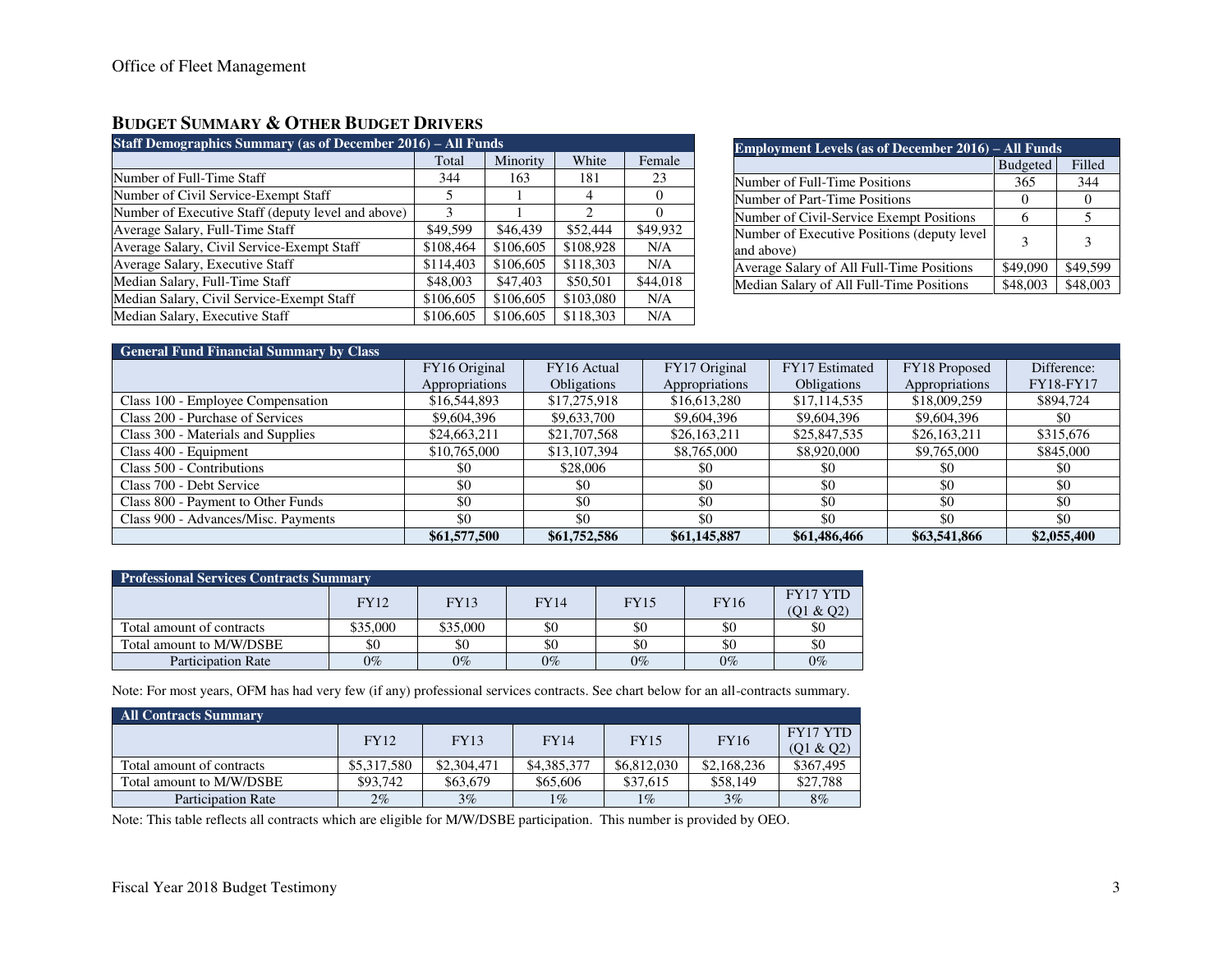| <b>M/W/DSBE Contract Participation Goal</b> |             |             |             |  |  |  |
|---------------------------------------------|-------------|-------------|-------------|--|--|--|
|                                             | <b>FY16</b> | <b>FY17</b> | <b>FY18</b> |  |  |  |
| M/W/DSBE Contract Participation<br>Goal     | 5%          | 5%          | 5%          |  |  |  |

Note: OFM's M/W/DSBE goal is for all contracts.

The department is committed to supporting the Administration's goal for minority, woman, and disabled-owned business (M/W/DSBE) participation in City contracting. OFM's FY2017 year-to-date M/W/DSBE participation rate for all contracts is 8%. Many of our contracts are technical due to the specificity of our requirements and specifications, particularly around the purchases of heavy equipment, vehicles, and other related parts and equipment. There are limited M/W/DSBE vendors for such contracts. We continue to review our contracts and always look for more opportunities as they arise.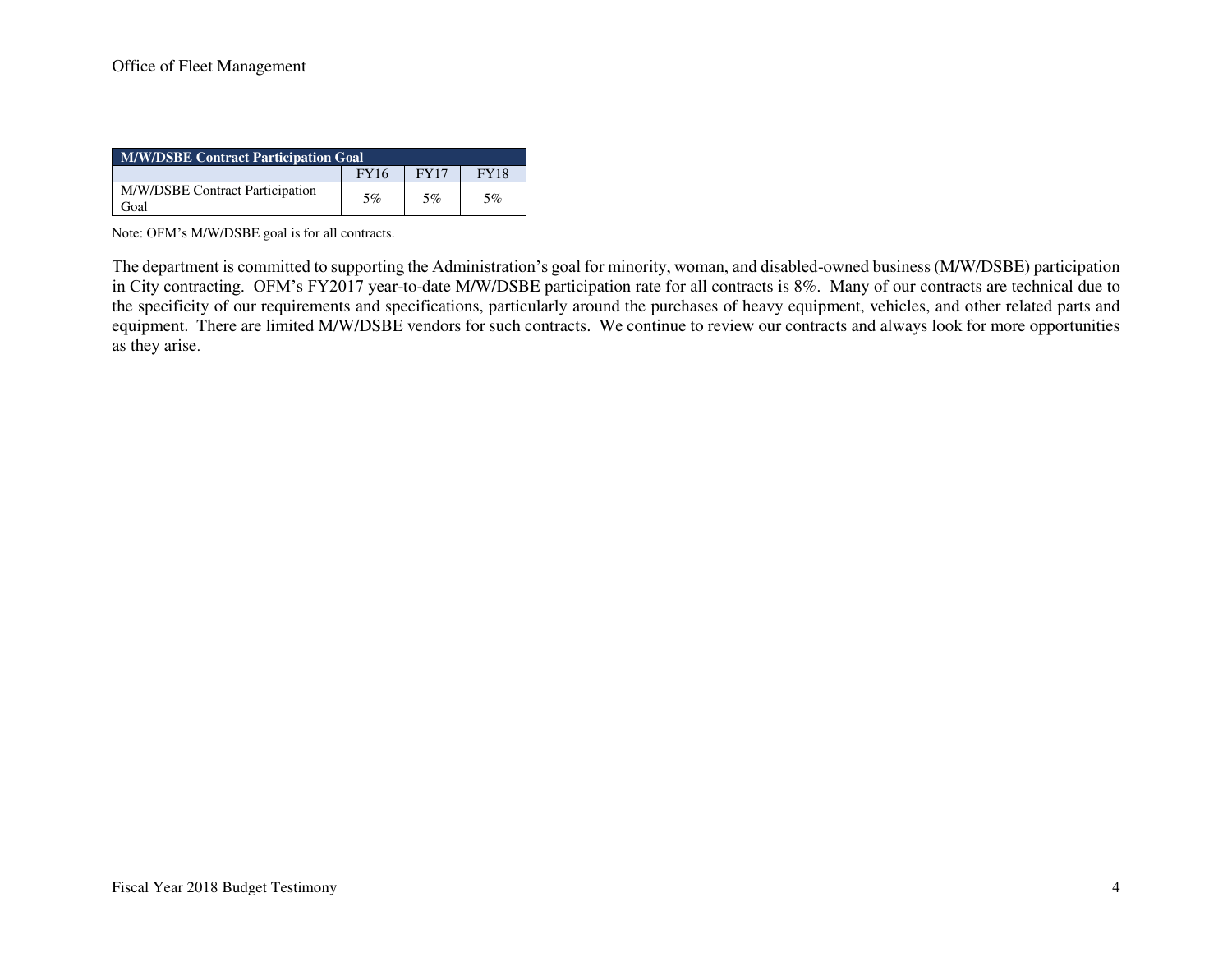## **PROPOSED BUDGET OVERVIEW**

#### **Proposed Funding Request**:

The proposed Fiscal Year 2018 General Fund budget totals \$63,541,866, an increase of \$2,055,400 over Fiscal Year 2017 estimated obligation levels. This increase is primarily due to the addition of new positions, pay increases due to DC33 contracts, an increase in vehicle purchases funding, and vehicle fuel price adjustments.

The proposed budget includes:

- \$18,009,259 in Class 100, an increase of \$894,724 over FY17. This additional funding will be allocated to pay increases due to DC33 contracts, 5 additional Automotive Technician positions to support the Streets Department's paving operations, and 6 additional Automotive Apprentice positions to support OFM's High School Internship Program.
- \$9,604,396 in Class 200, level funding with FY17. This funding will be mainly allocated for vehicle lease payment of \$4.5 million, \$780,000 for various Vehicle Repair Services, \$715,000 for Various Professional Services, \$560,000 for Engine & Transmission Repairs, \$420,000 for Heavy Equipment Repairs, \$398,000 for Rental of Vehicle Parking Spaces, \$380,000 for Auto Collision Repairs and \$276,000 for Fire Boat Repair & Maintenance.
- $\bullet$  \$26,163,211 in Class 300, an increase of \$315,676 over FY17 due to fuel price adjustments. This funding will be mainly allocated for \$8,959,676 for Gasoline Fuel, \$6,096,000 for Diesel Fuel, \$7,080,000 for Vehicle Parts, \$1,642,000 for Tire & Tubes, \$840,000 for Vehicle Lubricants and \$126,000 for Anti-Freeze purchases.
- \$9,765,000 in Class 400, an increase of \$845,000 over FY17. This funding will be mainly used to purchase 150 Radio Patrol Cars at a cost of \$4,700,000, 40 unmarked sedans at a cost of \$840,000, 10 Emergency Patrol Wagons at a cost of \$450,000 for the Police Department, \$369,000 to replace Fire Department Vehicles and \$2,763,000 to replace various aged vehicles for all other departments.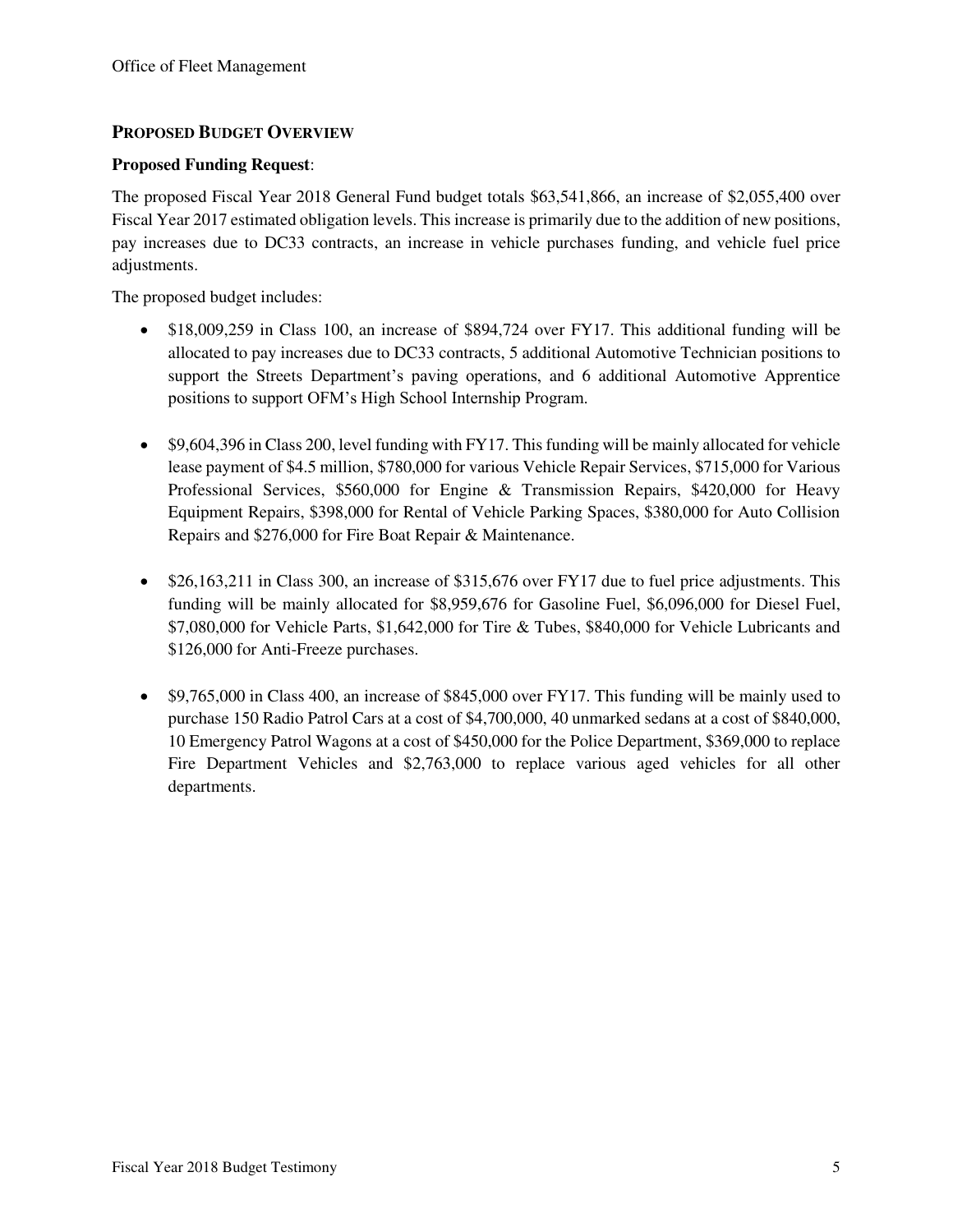#### **STAFFING LEVELS**

The department is requesting 382 budgeted positions (all funds) for FY18, an increase of 17 positions over FY17. The increase is attributed to 5 Automotive Technicians positions to support Street Department's paving operations, 9 positions to support Automotive Apprentice Program and 3 positions to reinstate Human Resources staff after the dissolution of the Office of Human Resources' shared services pilot.

#### **NEW HIRES**

| New Hires (from December 2016 to present) |                                     |                  |         |  |  |  |  |  |
|-------------------------------------------|-------------------------------------|------------------|---------|--|--|--|--|--|
|                                           | <b>Total Number of</b><br>New Hires | Gujarati / Hindi | Russian |  |  |  |  |  |
| Black or African<br>American              |                                     |                  |         |  |  |  |  |  |
| Asian                                     |                                     |                  |         |  |  |  |  |  |
| Hispanic or Latino                        |                                     |                  |         |  |  |  |  |  |
| White                                     |                                     |                  |         |  |  |  |  |  |
| Other                                     |                                     |                  |         |  |  |  |  |  |
| Total                                     | q                                   |                  |         |  |  |  |  |  |

To date in FY17 (as of April 2, 2017), OFM has hired 48 new employees. Of these new hires, 10 (21%) are female and 38 (79%) are male. 31 (65%) are African American, eight (17%) are Caucasian, five (10%) are Hispanic, three (6%) are Asian, and one (2%) identifies as another race.

There were no new executive hires during this period.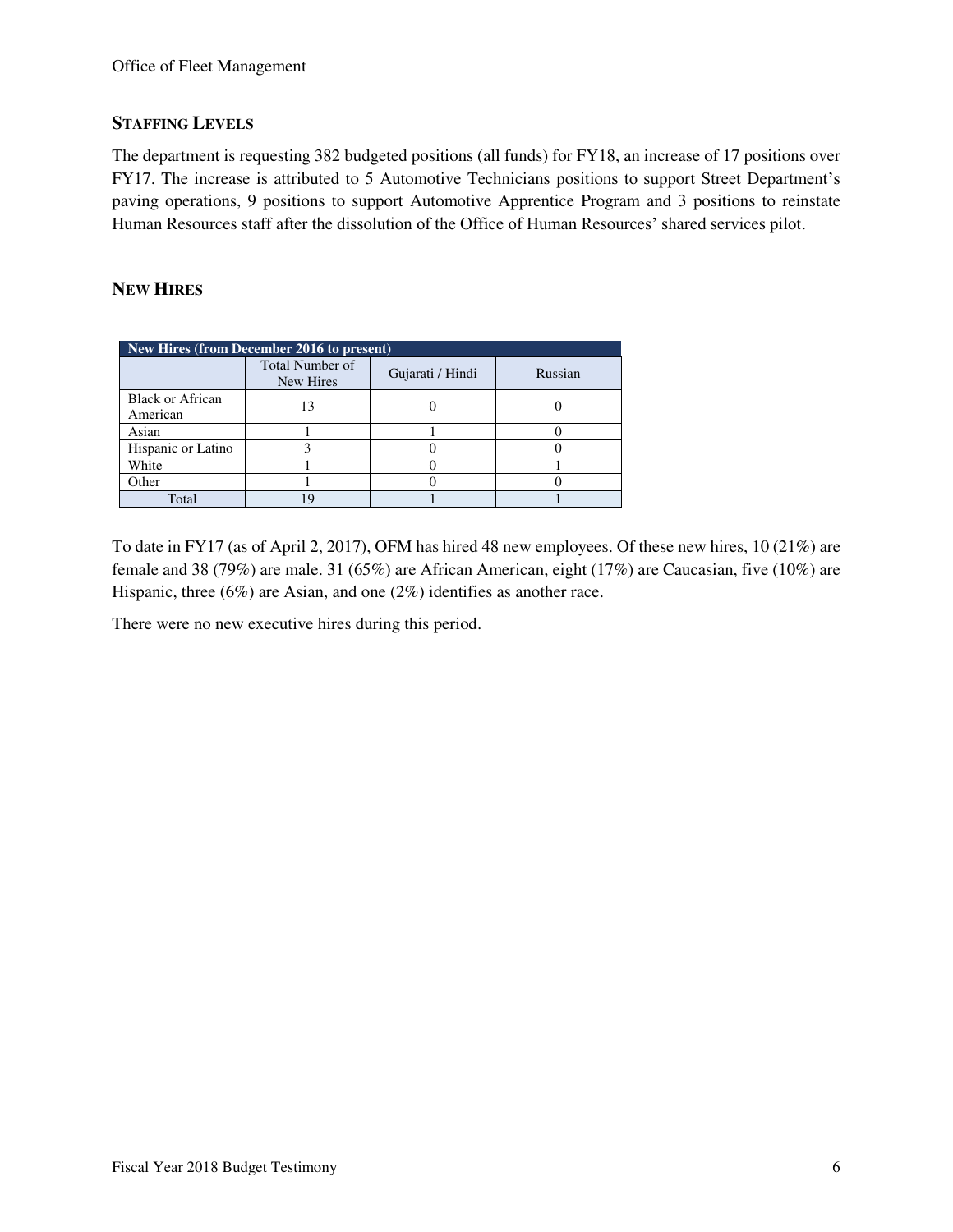## **PERFORMANCE, CHALLENGES, AND INITIATIVES**

| FY18 Performance Measures: Fleet Administrative Services |             |                 |             |             |  |  |  |  |
|----------------------------------------------------------|-------------|-----------------|-------------|-------------|--|--|--|--|
|                                                          | <b>FY16</b> | <b>FY17 YTD</b> | <b>FY17</b> | <b>FY18</b> |  |  |  |  |
| Measure                                                  | Actual      | (Q1 & Q2)       | Estimate    | Target      |  |  |  |  |
| Number of Automotive Apprentices                         |             |                 |             | 14          |  |  |  |  |
| Employee turnover ratio *                                | $11.9\%$    | N/A             | $10.0\%$    | $10.0\%$    |  |  |  |  |
|                                                          |             |                 |             |             |  |  |  |  |

*\*This measure is tabulated at year-end.* 

#### FY18 Performance Measures: Fleet Maintenance Services

| Measure                                                |                         | FY17 YTD  | <b>FY17</b> | <b>FY18</b> |
|--------------------------------------------------------|-------------------------|-----------|-------------|-------------|
|                                                        |                         | (Q1 & Q2) | Estimate    | Target      |
| Fleet availability: Citywide                           | 89.0%                   | 89.2%     | $90.0\%$    | $90.0\%$    |
| Fleet availability: Trash Compactors                   | 71.4%                   | 73.8%     | 75.0%       | 85.0%       |
| Fleet availability: Medic Units                        | 81.2%                   | 87.0%     | $90.0\%$    | $90.0\%$    |
| Fleet availability: Police Radio Patrol Car            | 86.3%                   | 86.8%     | 90.0%       | 90.0%       |
| Fleet availability: Fire Apparatus *                   | N/A                     |           |             | 90.0%       |
| Percent of maintenance performed that is scheduled *   | N/A                     |           |             | 70.0%       |
| Percent of maintenance performed that is unscheduled * | N/A                     |           |             | 30.0%       |
| Percent of vehicles repaired in one day or less        | 61.8%<br>70.0%<br>57.8% |           |             | 70.0%       |

*\*OFM is working with its asset management system vendor to begin tracking this information by the end of FY17. FY16 actual, FY17YTD, and FY17 estimate data are currently unavailable.* 

| FY18 Performance Measures: Vehicle Acquisitions and Disposal |             |           |             |             |  |  |  |  |  |
|--------------------------------------------------------------|-------------|-----------|-------------|-------------|--|--|--|--|--|
| Measure                                                      | <b>FY16</b> | FY17 YTD  | <b>FY17</b> | <b>FY18</b> |  |  |  |  |  |
|                                                              | Actual      | (Q1 & Q2) | Estimate    | Target      |  |  |  |  |  |
| Median age of vehicle: Citywide (years)                      | 8.2         | 7.3       | 7.0         | 7.0         |  |  |  |  |  |
| Median age of vehicle: Trash Compactors (years)              | 9.2         | 8.7       | 7.0         | 7.0         |  |  |  |  |  |
| Median age of vehicle: Medic Units (years)                   | 5.8         | 5.1       | 4.5         | 4.5         |  |  |  |  |  |
| Median age vehicle: Police Radio Patrol Cars (years)         | 4.0         | 3.3       | 3.0         | 3.0         |  |  |  |  |  |
| Median age of vehicle: Fire Apparatus (years)                | 14.4        | 14.2      | 12.5        | 12.5        |  |  |  |  |  |
| Number of Police Radio Patrol cars replaced / purchased      | 189         | 150       | 150         | 150         |  |  |  |  |  |
| Number of medic units replaced / purchased                   | 10          | 10        | 10          | 11          |  |  |  |  |  |
| Number of trash compactors replaced / purchased              | 44          | 40        | 40          | 40          |  |  |  |  |  |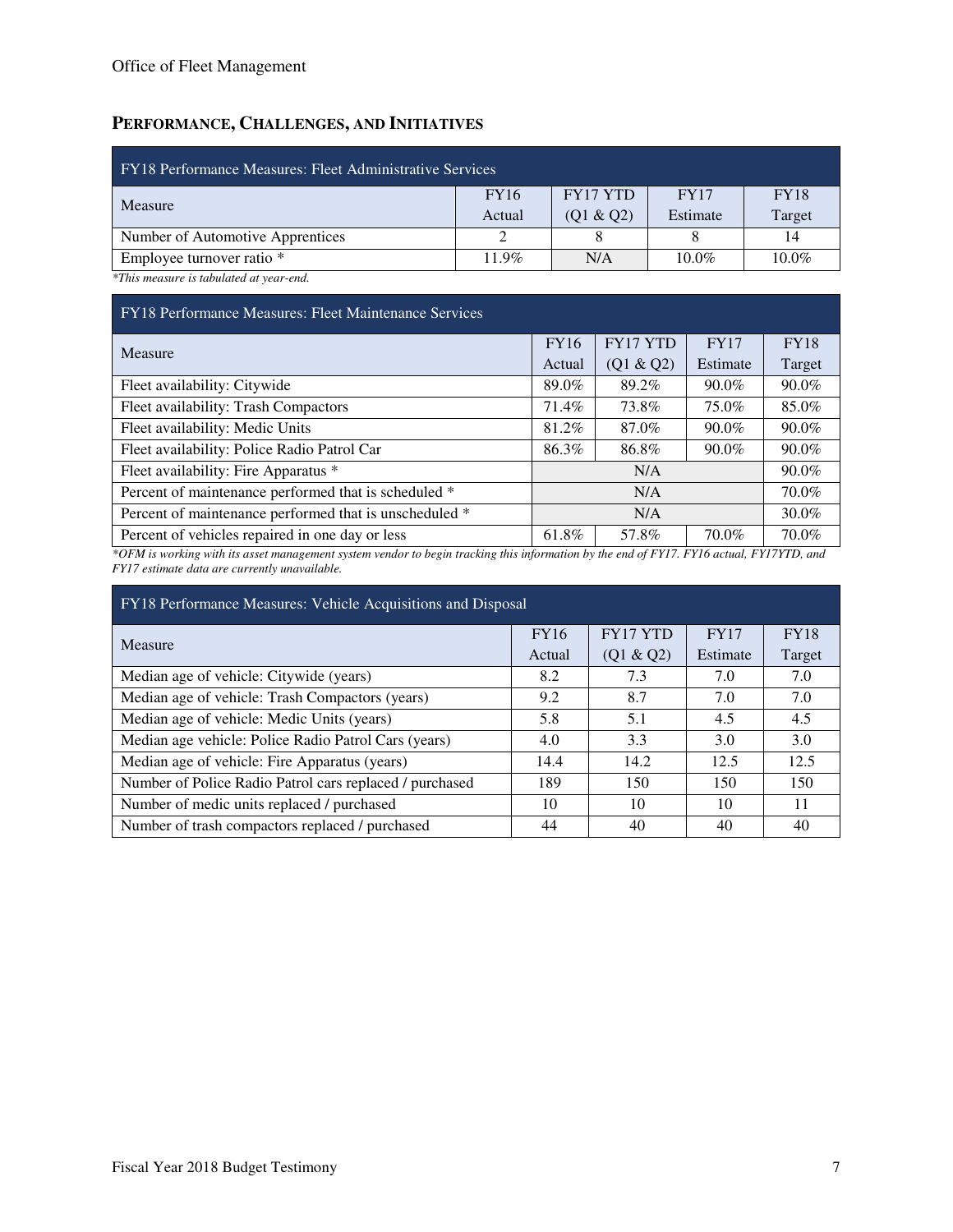Office of Fleet Management

# **OTHER BUDGETARY IMPACTS**

## **Federal and State (Where Applicable)**

Not Applicable.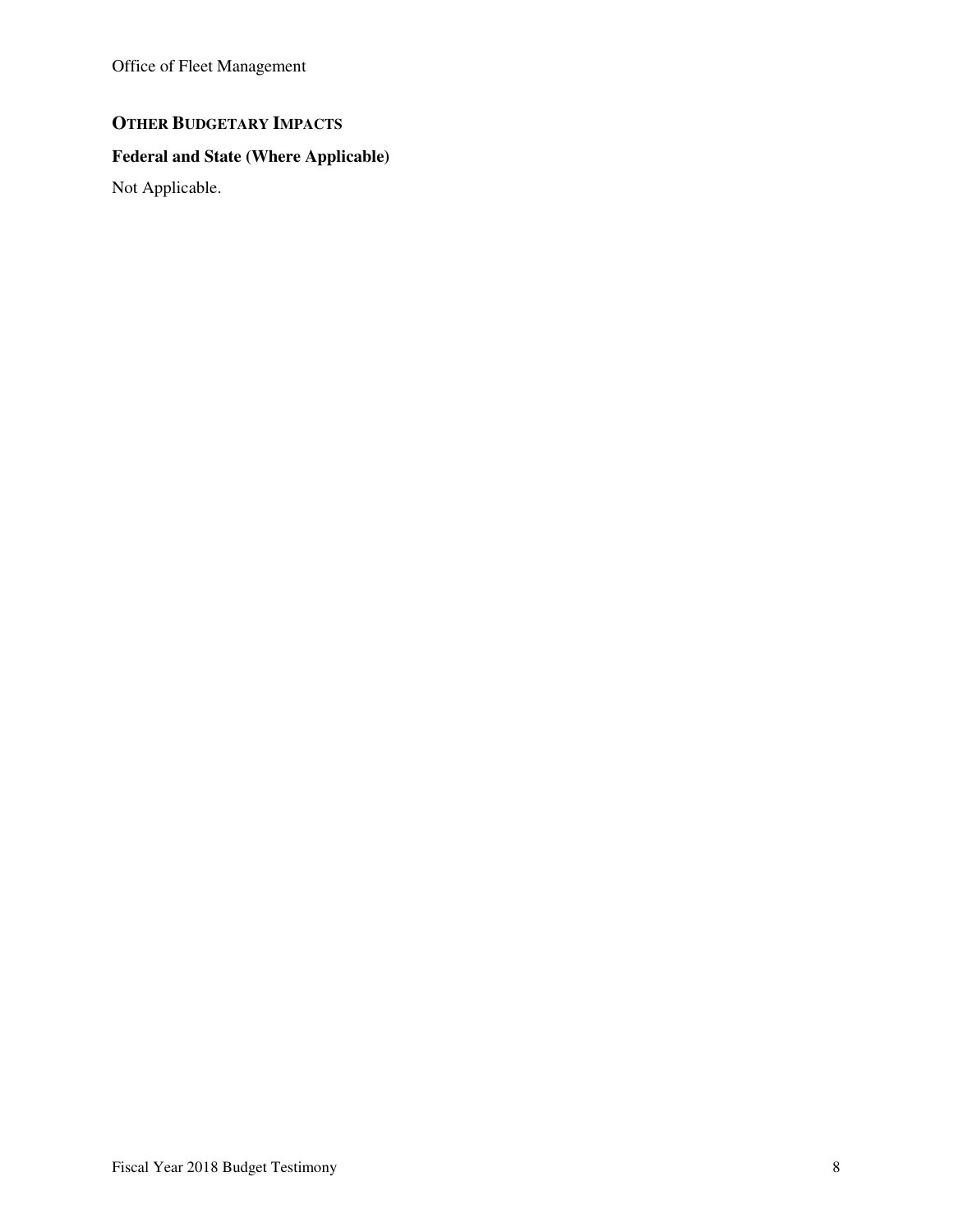### **CONTRACTING EXPERIENCE**

OFM has no professional services contracts to report for FY17. However, the department is committed to supporting the Administration's goal for minority, woman, and disabled-owned business (M/W/DSBE) participation in City contracting. OFM's FY17 year-to-date M/W/DSBE participation rate for all contracts is 8%. Many of our contracts are technical due to the specificity of our requirements and specifications, particularly around the purchases of heavy equipment, vehicles, and other related parts and equipment. There are limited M/W/DSBE vendors for such contracts. We continue to review our contracts and always look for more opportunities as they arise.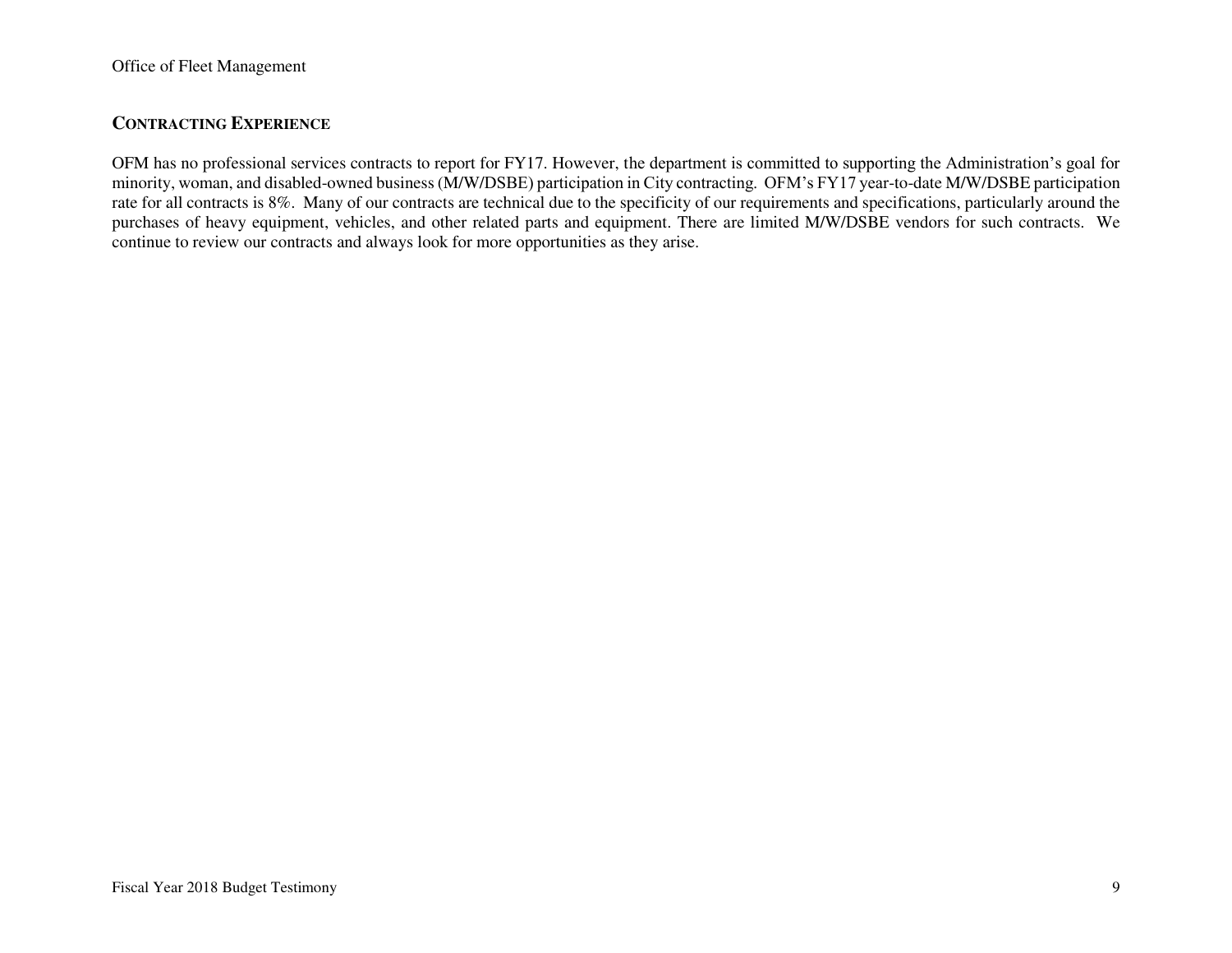# **EMPLOYEE DATA**

| <b>Staff Demographics (as of December 2016)</b> |                        |              |                        |                |                  |  |  |
|-------------------------------------------------|------------------------|--------------|------------------------|----------------|------------------|--|--|
|                                                 | <b>Full-Time Staff</b> |              | <b>Executive Staff</b> |                |                  |  |  |
|                                                 | Male                   | Female       |                        | Male           | Female           |  |  |
|                                                 | African-               | African-     |                        | African-       | African-         |  |  |
|                                                 | American               | American     |                        | American       | American         |  |  |
| Total                                           | 108                    | 18           | Total                  | $\overline{0}$ | $\mathbf{0}$     |  |  |
| % of Total                                      | 31%                    | 5%           | % of Total             | $0\%$          | $0\%$            |  |  |
| Average Salary                                  | \$45,560               | \$48,724     | Average Salary         | \$0            | \$0              |  |  |
| Median Salary                                   | \$47,403               | \$44,118     | <b>Median Salary</b>   | \$0            | \$0              |  |  |
|                                                 | White                  | White        |                        | White          | White            |  |  |
| Total                                           | 176                    | 5            | Total                  | $\overline{c}$ | $\overline{0}$   |  |  |
| % of Total                                      | 51%                    | $1\%$        | % of Total             | 67%            | $0\%$            |  |  |
| Average Salary                                  | \$52,392               | \$54,281     | Average Salary         | \$118,303      | \$0              |  |  |
| Median Salary                                   | \$50,501               | \$43,818     | Median Salary          | \$118,303      | \$0              |  |  |
|                                                 | Hispanic               | Hispanic     |                        | Hispanic       | Hispanic         |  |  |
| Total                                           | 18                     | $\theta$     | Total                  | $\theta$       | $\theta$         |  |  |
| % of Total                                      | 5%                     | $0\%$        | % of Total             | $0\%$          | $0\%$            |  |  |
| Average Salary                                  | \$46,711               | \$0          | Average Salary         | \$0            | \$0              |  |  |
| Median Salary                                   | \$47,091               | \$0          | <b>Median Salary</b>   | \$0            | \$0              |  |  |
|                                                 | Asian                  | Asian        | Asian                  |                | Asian            |  |  |
| Total                                           | 14                     | $\mathbf{0}$ | Total                  | 1              | $\theta$         |  |  |
| % of Total                                      | $4\%$                  | $0\%$        | % of Total             | 33%            | $0\%$            |  |  |
| Average Salary                                  | \$50,045               | \$0          | Average Salary         | \$106,605      | \$0              |  |  |
| <b>Median Salary</b>                            | \$47,603               | \$0          | <b>Median Salary</b>   | \$106,605      | \$0              |  |  |
|                                                 | Other                  | Other        |                        | Other          | Other            |  |  |
| Total                                           | 5                      | $\theta$     | Total                  | $\mathbf{0}$   | $\overline{0}$   |  |  |
| % of Total                                      | $1\%$                  | $0\%$        | % of Total             | $0\%$          | $0\%$            |  |  |
| Average Salary                                  | \$46,127               | \$0          | Average Salary         | \$0            | \$0              |  |  |
| Median Salary                                   | \$48,003               | \$0          | Median Salary          | \$0            | \$0              |  |  |
|                                                 | Bilingual              | Bilingual    |                        | Bilingual      | Bilingual        |  |  |
| Total                                           | 16                     | $\theta$     | Total                  | 1              | $\mathbf{0}$     |  |  |
| % of Total                                      | $5\%$                  | $0\%$        | % of Total             | 33%            | $0\%$            |  |  |
| Average Salary                                  | \$49,846               | \$0          | Average Salary         | \$106,605      | \$0              |  |  |
| Median Salary                                   | \$46,778               | \$0          | Median Salary          | \$106,605      | \$0              |  |  |
|                                                 | Male                   | Female       |                        | Male           | Female           |  |  |
| Total                                           | 321                    | 23           | Total                  | 3              | $\boldsymbol{0}$ |  |  |
| % of Total                                      | 93%                    | 7%           | % of Total             | $100\%$        | $0\%$            |  |  |
| Average Salary                                  | \$49,575               | \$49,932     | Average Salary         | \$114,403      | \$0              |  |  |
| <b>Median Salary</b>                            | \$48,003               | \$44,018     | <b>Median Salary</b>   | \$106,605      | \$0              |  |  |